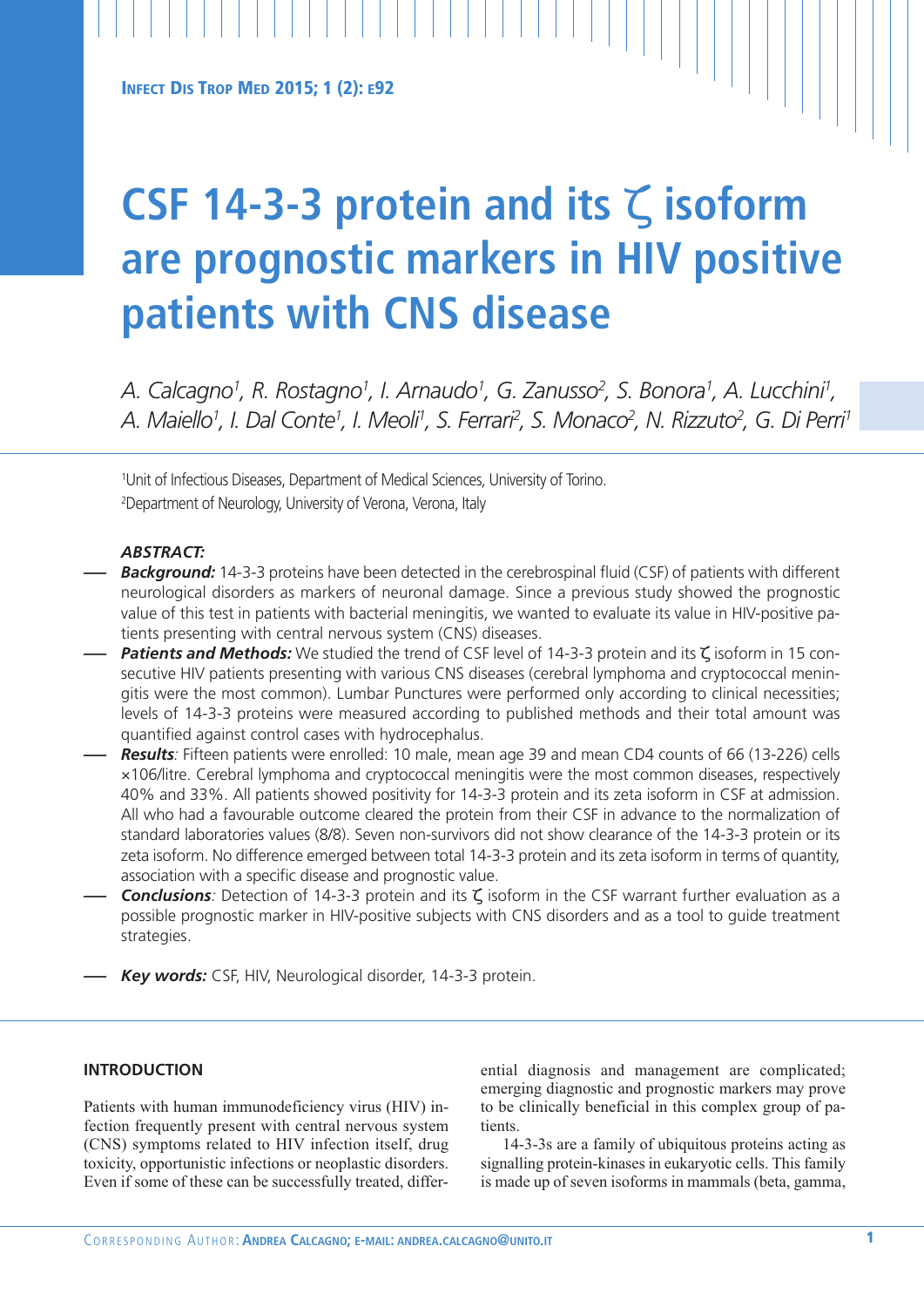epsilon, zeta, eta, sigma, tau)<sup>1</sup>. They are abundantly expressed in brain tissue with some degree of anatomical specificity<sup>2</sup> and have been detected in the cerebrospinal fluid (CSF) of patients with different neurological disorders, probably as neuronal damage markers for cell disruption and leakage of brain proteins into this compartment 3 .

Data about the measurement of CSF 14-3-3 protein level in patients infected with HIV are contrasting. Two studies found no correlation between the presence of these proteins and AIDS dementia complex<sup>4,5</sup> whilst a separate study<sup>6</sup> detected specific 14-3-3 isoforms in certain HIV-related neuropathologies (including HIV dementia). In addition, a recent work conducted on SIV-infected macaques not only implicated CSF levels of 14-3-3 proteins as worthy markers of early neuronal damage but also viral replication in CNS and progression of CNS pathology<sup>7</sup>.

Furthermore, the prognostic value of CSF 14-3-3s as markers of neuronal damage is supported by a study published from our research group in HIV-negative patients with bacterial meningitis<sup>8</sup>. Supported by these elements, we evaluated the presence and the prospective trend of global and zeta-isoform 14-3-3 proteins in CSF samples from HIV-positive patients presenting with neurological symptoms, comparing these observations with the conventional diagnostic and prognostic parameters.

## **PATIENTS AND METHODS**

All HIV-positive patients presenting with CNS disease who were admitted to our department from 2001 until February 2004 were enrolled in the study if at least two CSF samples were available. CSF aliquots of 1 ml were collected and stored at -20°C. Analysis of CSF samples included cell count, biochemistry determination, total protein level and microbiological investigations (CSF PCR HIV performed using Roche Amplicor 1.5, Roche Diagnostics Corporation, Indianapolis, USA). Lumbar Punctures were performed on admission and accordingly to clinical necessity.

Analyses of CSF samples, for 14-3-3 protein (and  $\zeta$ isoform), were carried out with no prior knowledge of patient's diagnosis. These results were only available after termination of clinical care, so they did not influence clinical practice. Patients were observed until death or discharge with a follow-up of at least six months. CSF 14-3-3 detection was performed by the Department of Neurology, University of Verona. CSF aliquots of 100 µl were mixed with 7 volumes of ice-cold methanol, kept at -20 °C for 2 hours, and then centrifuged at 20,800 g for 30 minutes. The pellet was dissolved in 40 µl of sample buffer (3% sodium dodecyl sulphate, 3% beta-mercaptoethanol, 2 mM ethylenediaminetetraacetic acid, 10% glycerol, and 62.5 mM Tris [pH, 6.8]) and boiled for 5 minutes. For each sample, 10 µl (the equivalent of 25 µl of CSF), 5 µl, and 1.25 µl of sample buffer/well were loaded onto a 13% polyacrylamide gel and transferred to polyvinyliden difluoride membranes (Immobilon P; Millipore). Membranes were incubated with

anti-14-3-3 beta polyclonal rabbit IgG and anti-zeta-14- 3-3 IgG (Santa Cruz Biotechnology, Santa Cruz, CA, USA) at a 1:500 dilution and revealed with anti-rabbit horseradish peroxidase IgG (Amersham) at a 1:3000 dilution. The blots were developed using an enhanced chemiluminescent system (Amersham). Densitometric values for each sample were obtained with a computerassisted laser scanner (GS-710 Calibrated Imaging Densitometry; BioRad), after correction for background. The total amount of 14-3-3 protein as quantified from each diluted and undiluted CSF sample was expressed in arbitrary units. Control CSF specimens included samples obtained from 3 patients with benign intracranial hypertension and from 2 patients with normotensive hydrocephalus.

Objective of this study was to evaluate the trend of CSF 14-3-3 total protein and its zeta isoform in a setting of HIV-positive patients with neurological involvement and to investigate any association of this marker to the prognosis and diagnosis of these diseases.

#### **STATISTICAL ANALYSIS**

Categorical variables are expressed as numbers and proportions, continuous variables are expressed as mean ± standard deviation (SD) or median (interquartile range (IQR)). CSF parameters in the CSF of survivors and nonsurvivors were compared using Mann Whitney test or Student *t*-test as appropriate.

## **RESULTS**

Fifteen patients were enrolled. Their characteristics are as follows: 10 male, mean age 39 (26-60) years, mean CD4 counts of 66 (13-226) cells  $\times$ 10<sup>6</sup>/litre and viral load of 280,000 (480-650,000) copies ×10<sup>6</sup>/litre. Their range of diagnoses included Lymphoma (n=6), Cryptococcus neoformans meningitis (n=5), Mycobacterium tuberculosis meningitis (n=2), Toxoplasma gondii encephalitis (n=1), Neisseria meningitidis meningitis (n=1), AIDS dementia complex (n=1) and aseptic meningitis associated with HIV seroconversion (n=1). Two patients had comorbidities. Seven patients out of fifteen were receiving HAART on admission.

For treating cerebral lymphomas different chemotherapy combinations were used accordingly to our haematologist' advice (r-CHOP, ABVD; all were treated); standard therapies for opportunistic infections were administered. Five patients with lymphoma (83%) and two with cryptococcal meningitis died (40%), thus showing an overall mortality of 46.7%; all other patients recovered but one showed major neurological sequelae at six months of follow-up.

Results of the conventional CSF analysis on admission showed no significant difference between patients who later died and those who had a favourable outcome. Median values for surviving and deceased patients were respectively: median leukocyte count, 238 (10-1930) and 20 (0-90) cells  $\times$ 10<sup>6</sup>/litre (p: not significant (ns)); median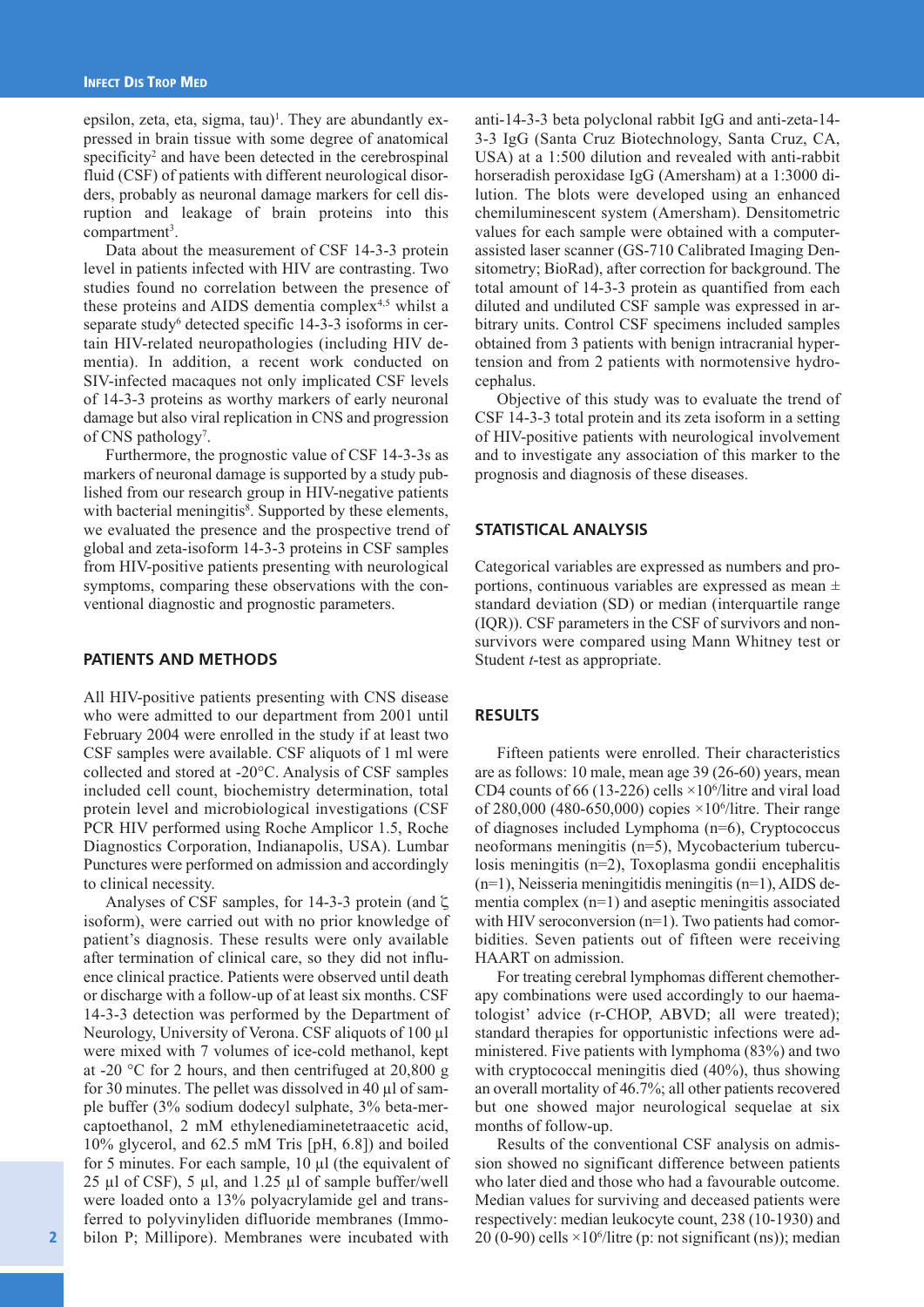

**Figure 1.** Results of the consecutive determinations of total 14-3-3 protein in CSF in patients with at least 3 samples collected (each ribbon is a patient). Left: patients with cerebral lymphoma. Right: patients with other CNS disorders. The dark lines represent the patients who died. The y axis represents the arbitrary unit scale  $(3=+++, 2=++)$ ,  $1=+, 0=-)$  reflecting 14-3-3 concentrations.

total protein concentration, 103.25 (54-237) and 65 (46- 199) mg/dl (p: ns); and median glucose concentration, 35 (15-52) and 42 (32-50) mg/dl (p: ns).

In the group presenting with neoplastic diseases, only one patient survived and showed a complete remission of lymphoma. The results concerning the determination of total and zeta-isoform 14-3-3 protein levels are showed in Figure 1.

Baseline samples from all study subjects were positive for both markers; the degree to which the samples tested positive, according to our arbitrary scale, showed no consistent difference between survivors and non-survivors (the median value was 2 in both groups). Furthermore, no correlation was found between 14-3-3 concentration and specific neuropathologies. 14-3-3 protein levels were demonstrated as undetectable in all survivors (8/15, 53.3%); however those with persistent levels, invariably, did not survive.

Conventional CSF parameter values recorded at the time of test normalization (for survivors in the two groups, respectively patient 1 and patients 7-13) or of the last determination before death (patients 2-6 and 14-15) are reported in table 1. CSF leukocyte counts, total protein and glucose levels in survivors were still respectively outside normal limits in 75, 100, and 50% of cases at the time of the first negative test.

## **DISCUSSION**

14-3-3 protein and  $\zeta$  isoform concentrations were measured in CSF samples serially taken from 15 patients infected with HIV infection presenting with CNS disease. All patients at admission tested positive and those who remained positive died. Those who demonstrated clearance of 14-3-3 protein from the CSF survived.

|   | Pt             | <b>Outcome</b> | <b>Disease</b>                                        | <b>CSF 14-3-3</b><br>$(\zeta$ isof), $AU^a$ | <b>CSF WBC</b><br>$(cells \times 10^6/litre^b)$ | <b>CSF</b> protein<br>$(mg/dl^c)$ | <b>CSF</b> glucose<br>$(mg/dl^d)$ |
|---|----------------|----------------|-------------------------------------------------------|---------------------------------------------|-------------------------------------------------|-----------------------------------|-----------------------------------|
| A |                | Survived       | Burkitt's Lymphoma                                    | $- (+)$                                     | 5                                               | $45*$                             | 66                                |
|   | $\overline{2}$ | Deceased       | Burkitt's Lymphoma                                    | $+ (+)$                                     | 4                                               | 51                                | 59                                |
|   | 3              | Deceased       | Burkitt's Lymphoma                                    | $++ (++)$                                   | $\Omega$                                        | 57                                | 49                                |
|   | $\overline{4}$ | Deceased       | Cryptococcus meningitis,<br>Primary Cerebral Lymphoma | $++(+++)$                                   | 4                                               | 65                                | 73                                |
|   | 5              | Deceased       | Non-Hodgkin's Lymphoma                                | $+ (++)$                                    | $\Omega$                                        | 50                                | 51                                |
|   | 6              | Deceased       | Non-Hodgkin's Lymphoma                                | $++(++)$                                    | 50                                              | 262                               | 3                                 |
| B | 7              | Survived       | Neurotoxoplasmosis, AIDS<br>dementia complex          | $-(-)$                                      | $\Omega$                                        | 48*                               | 58                                |
|   | 8              | Survived       | Cryptococcus meningitis                               | $-(-)$                                      | $20*$                                           | $56*$                             | $47*$                             |
|   | 9              | Survived       | Cryptococcus meningitis                               | $-(-)$                                      | $80*$                                           | $73*$                             | 50                                |
|   | 10             | Survived       | Cryptococcus meningitis                               | $-(-)$                                      | $33*$                                           | 48*                               | $36*$                             |
|   | 11             | Survived       | Tubercular meningitis                                 | $-(-)$                                      | $84*$                                           | 98*                               | $32*$                             |
|   | 12             | Survived       | HIV primary infection                                 | $-(-)$                                      | $24*$                                           | $60*$                             | $42*$                             |
|   | 13             | Survived       | Tubercular meningitis                                 | $-(-)$                                      | $30*$                                           | 49*                               | 64                                |
|   | 14             | Deceased       | Cryptococcus meningitis                               | $++ (++)$                                   | 10                                              | 95                                | 32                                |
|   | 15             | Deceased       | Cryptococcus meningitis                               | $++ (++)$                                   | 98                                              | 81                                | 36                                |

**Table 1.** CSF analysis (14-3-3 and ζ isoform levels, conventional parameters) at the time of the first negative 14-3-3 test in patients who had a positive outcome and at the time of the last determination in the non-survivors. A: neoplastic B: non-neoplastic

<sup>a</sup> 14-3-3 proteins are normally absent in CSF. AU, arbitrary units.  $\frac{b}{b}$  Normal values, 0-10 cells  $\times 10^6$ /litre.

 $\textdegree$  Normal values, <45 mg/dl.  $\textdegree$  Normal values, 50-80 mg/dl.  $\textdegree$  Altered values (in survivors).

CNS: central nervous system; CSF: cerebrospinal fluid.